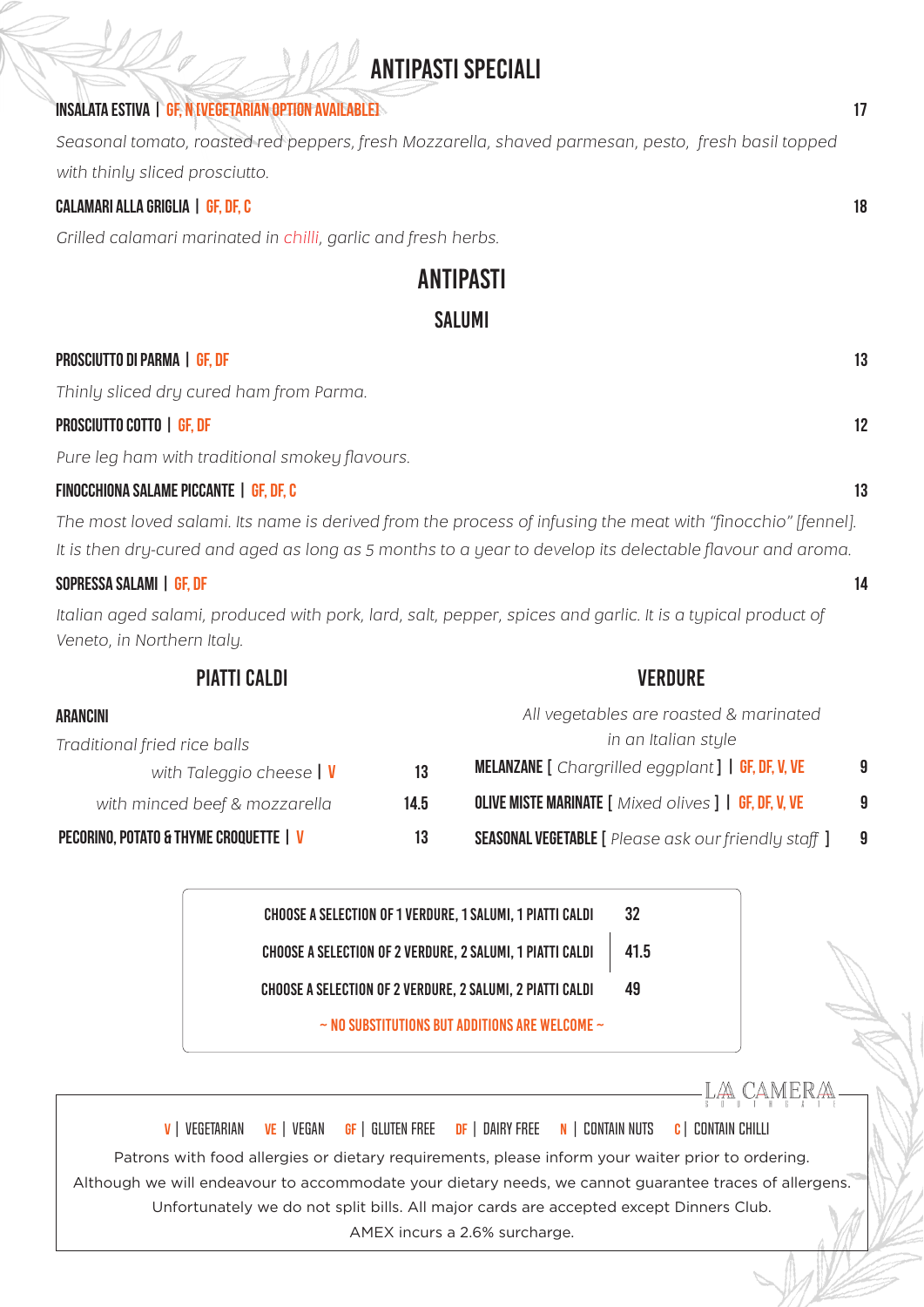| <b>PASTA</b>                                                                                                                                                                                                |            |
|-------------------------------------------------------------------------------------------------------------------------------------------------------------------------------------------------------------|------------|
| SPAGHETTI BOLOGNESE                                                                                                                                                                                         | 26.5       |
| Pasta with a traditional rich meat [pork & beef] sauce.                                                                                                                                                     |            |
| SPAGHETTI CARBONARA                                                                                                                                                                                         | 26.5       |
| A traditional dish prepared with garlic, bacon & cream.                                                                                                                                                     |            |
| NONNA CHIARA'S PORK & VEAL LASAGNA                                                                                                                                                                          | 30         |
| Traditional pork & veal lasagna with parmesan, garlic, mozzarella, tomato & fresh herbs.                                                                                                                    |            |
| RIGATONI GENOVESE   N   [VEGETARIAN OPTION AVAILABLE]                                                                                                                                                       | 30         |
| Rigatoni cooked with Italian sausage, potato, summer greens, basil pesto, white wine, butter & parmesan.                                                                                                    |            |
| <b>ADD THINLY SLICED PROSCIUTTO</b>                                                                                                                                                                         | 35.5       |
| LINGUINE ALLA PESCATORA   C                                                                                                                                                                                 | 36         |
| Fresh linguine tossed with braised mussel meat off the shell, calamari, diced fish, garlic, chilli, crowned<br>with Australian prawns & extra virgin olive oil.                                             |            |
| <b>RISOTTI</b>                                                                                                                                                                                              |            |
| RISOTTO PRIMAVERA   GF   IV, VE, DF OPTION AVAILABLEI                                                                                                                                                       | 30         |
| Risotto cooked with pancetta, garlic, onion, roasted peppers, tomato, seasonal greens,                                                                                                                      |            |
| butter, parmesan, white wine.                                                                                                                                                                               |            |
| <b>ADD CHICKEN</b>                                                                                                                                                                                          | 35         |
| LA CAMERA RISOTTO   GF, N                                                                                                                                                                                   | 30         |
| Risotto of bacon, mushroom, baby spinach, pesto, onion, tomato, parmesan cheese & a touch of cream.                                                                                                         |            |
| <b>ADD CHICKEN</b>                                                                                                                                                                                          | 35         |
| KIDS MENU [12 Y.O & UNDER]                                                                                                                                                                                  |            |
| <b>SPAGHETTI BOLOGNESE</b>                                                                                                                                                                                  | 12         |
| Pasta with a traditional rich meat sauce [pork & beef].                                                                                                                                                     |            |
| SPAGHETTI CARBONARA                                                                                                                                                                                         | 12         |
| A traditional dish prepared with garlic, bacon & cream.                                                                                                                                                     |            |
| <b>CHICKEN &amp; MUSHROOM RISOTTO   GF</b>                                                                                                                                                                  | $\sqrt{2}$ |
| Risotto cooked with onion, mushroom & chicken.                                                                                                                                                              |            |
| <b>HAM &amp; CHEESE PIZZA</b>                                                                                                                                                                               | $13 -$     |
| Mozzarella, ham.                                                                                                                                                                                            |            |
|                                                                                                                                                                                                             |            |
| <b>v</b>   VEGETARIAN<br>VE   VEGAN<br><b>GF</b> GLUTEN FREE<br>$DF$   Dairy Free<br>N   CONTAIN NUTS<br><b>C</b>   CONTAIN CHILLI                                                                          |            |
| Patrons with food allergies or dietary requirements, please inform your waiter prior to ordering.<br>Although we will endeavour to accommodate your dietary needs, we cannot guarantee traces of allergens. |            |
| Unfortunately we do not split bills. All major cards are accepted except Dinners Club.                                                                                                                      |            |
| AMEX incurs a 2.6% surcharge.                                                                                                                                                                               |            |
|                                                                                                                                                                                                             |            |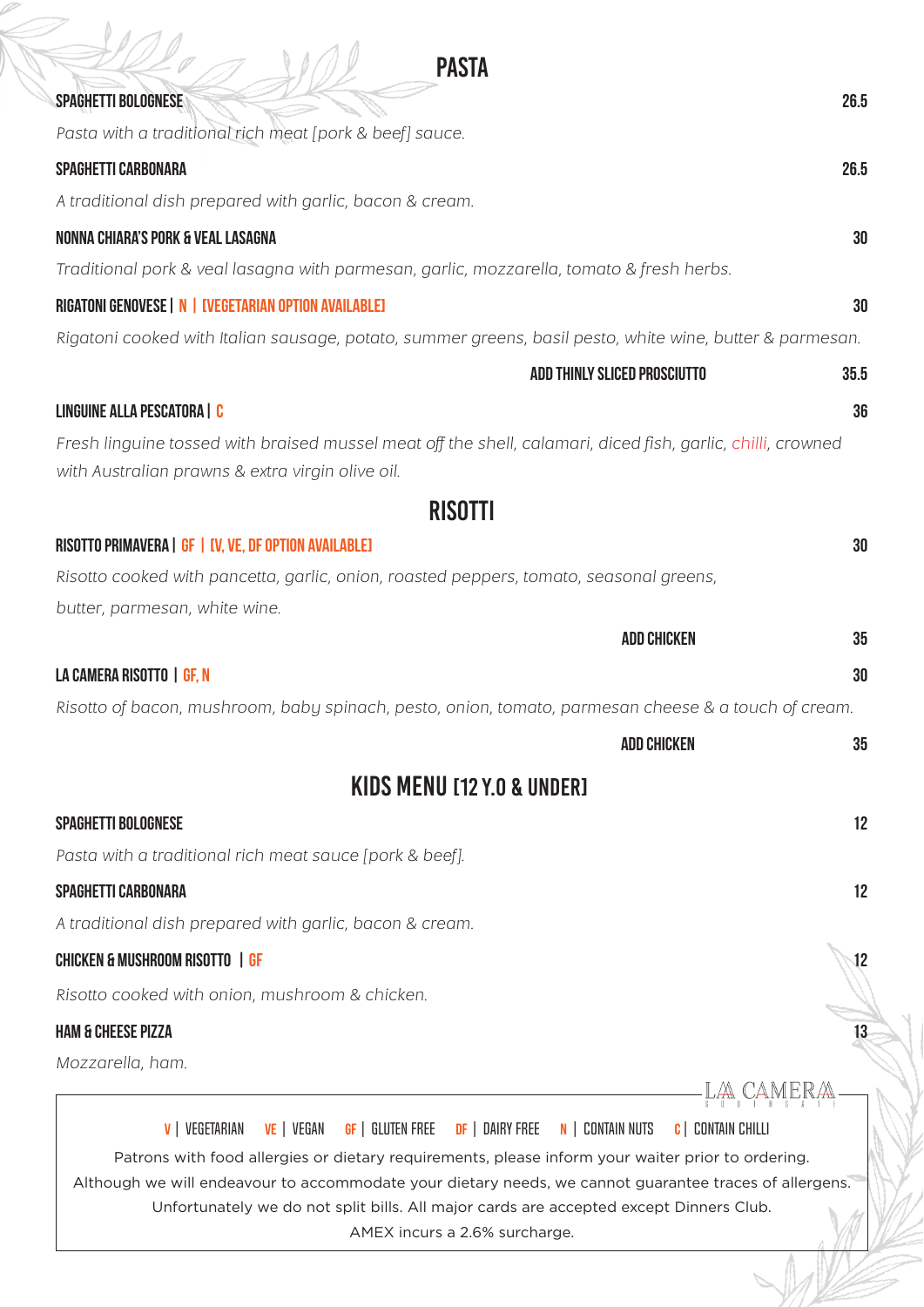# **INSALATE**

# **insalata di cesare di provincia di cesare 22 della contra di cesare di provincia di cesare 22 della contra di cesare di contra di cesare di contra di cesare di contra di contra di contra di contra di contra di contra di c**

*Bacon, anchovy, cold poached egg, croutons & parmesan shavings served with cos lettuce & a traditional dressing.*

|                                                                                                    | <b>ADD GRILLED CHICKEN</b> | 29.5 |
|----------------------------------------------------------------------------------------------------|----------------------------|------|
| INSALATA DI QUINOA   DF, V IVE & GF OPTION AVAILABLE]                                              |                            | 22   |
| Oujnog seeds, new season roasted penners, tomato, marinated eganlant, summer greens, togsted seeds |                            |      |

*Quinoa seeds, new season roasted peppers, tomato, marinated eggplant, summer greens, toasted seeds, garlic, salad mix, a touch of honey vinaigrette & balsamic glaze.*

| gamic, suida mix, a touch of noneg vinalgrette & baisanne giuze.                         |                                                     |     |              |      |
|------------------------------------------------------------------------------------------|-----------------------------------------------------|-----|--------------|------|
|                                                                                          | <b>ADD GRILLED CHICKEN</b>                          |     |              | 29.5 |
|                                                                                          | ADD GRILLED CALAMARI IMARINATED IN CHILLI & GARLICI |     |              | 36   |
|                                                                                          |                                                     |     |              |      |
| <b>PIZZA</b>                                                                             |                                                     |     |              |      |
| GARLIC & HERB   V, VE, DF                                                                | <b>SMALL</b>                                        | 9.5 | <b>LARGE</b> | 17   |
| GARLIC, HERB & CHEESE   V                                                                | <b>SMALL</b>                                        | 10  | <b>LARGE</b> | 19.5 |
| <b>MARGHERITA   V</b>                                                                    |                                                     |     |              | 25.5 |
| Classic topping of mozzarella [local & imported], napoli, fresh basil & olive oil.       |                                                     |     |              |      |
| VEGETALE [VEGAN OPTION AVAILABLE]   <mark>V</mark>                                       |                                                     |     |              | 25   |
| Olive, mushroom, marinated zucchini, eggplant, artichoke, napoli & mozzarella.           |                                                     |     |              |      |
| <b>PATATA</b>                                                                            |                                                     |     |              | 27   |
| Mozzarella, potato, mushroom, caramelised onion, thinly sliced prosciutto & truffle oil. |                                                     |     |              |      |
| CAPRICCIOSA                                                                              |                                                     |     |              | 26.5 |
| Mozzarella, artichoke, prosciutto, olive, napoli, mushroom & olive oil.                  |                                                     |     |              |      |
| GUSTOSA                                                                                  |                                                     |     |              | 26.5 |
| Mozzarella, napoli, Sopressa salami, Italian sausage & caramelised onion.                |                                                     |     |              |      |
| FINOCCHIONA PICCANTE   C                                                                 |                                                     |     |              | 26   |
| Mozzarella, Finocchiona salami, napoli & chilli.                                         |                                                     |     |              |      |
| <b>PROSCIUTTO E RUCOLA   N</b>                                                           |                                                     |     |              | 26   |

*Mozzarella, Taleggio, toasted pine nuts topped with shaved prosciutto & fresh roquette, lightly dressed in olive oil & fresh lemon juice.*